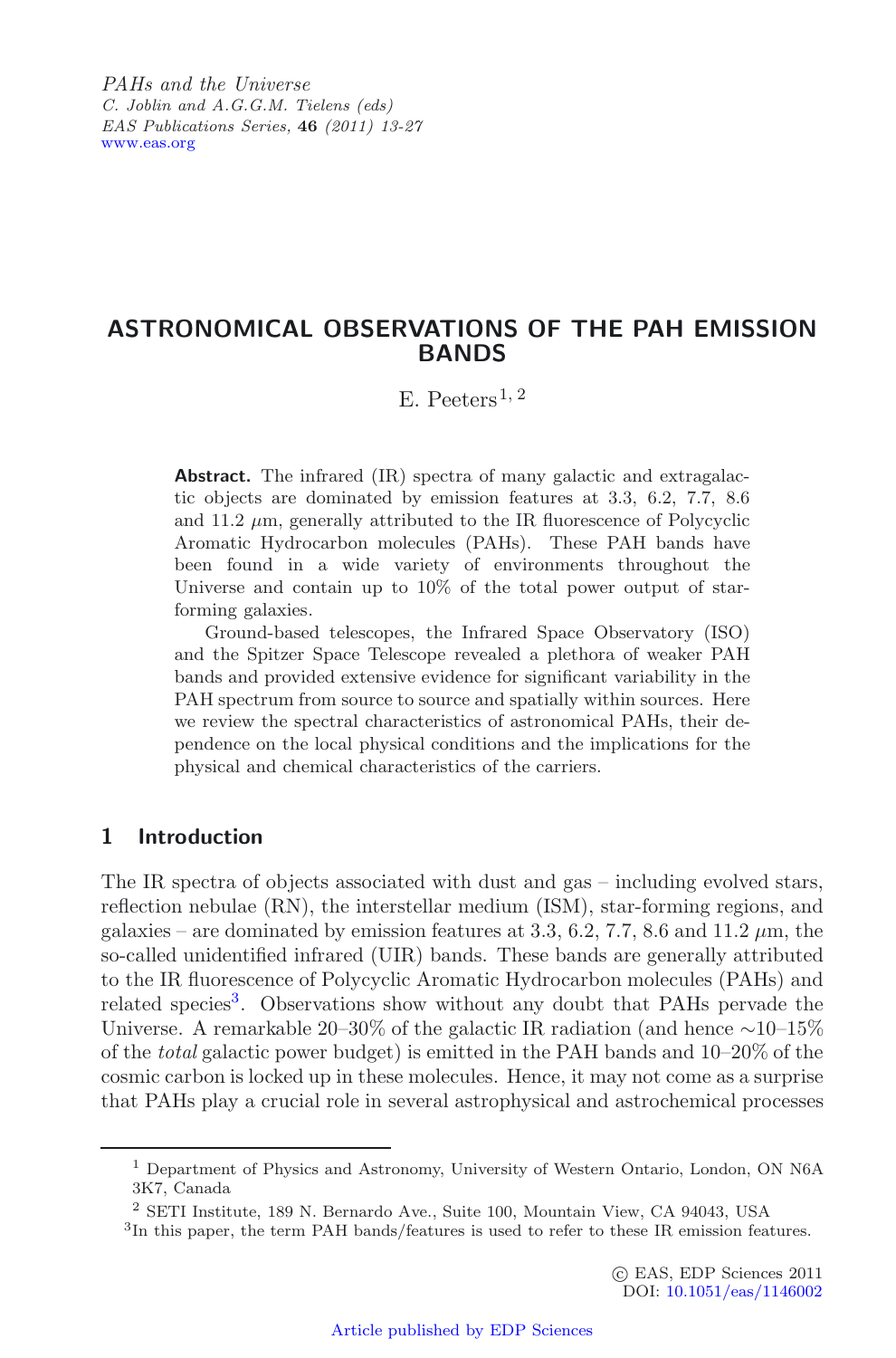as, for example, heating and cooling of the ISM and grain surface chemistry. In addition, PAH intensities are used to determine the star formation rate in galaxies, one of the key indicators for understanding galaxy formation and evolution (*cf.* Calzetti elsewhere in this volume).

Although the presence of PAHs in space is now generally accepted and PAHs are recognized as critical players in various processes, the characteristics of the emitting population remain unclear. Indeed, no single PAH molecule has been firmly identified to date. This identification is hampered by the fact that their main spectral signatures, the UIR bands, are due to vibrational modes primarily governed by the local physical conditions of the molecular environment (which is the same for all PAHs), and only show weak dependence on size and structure. However, there is no reason to despair. Although, to first order, the PAH bands are remarkably similar throughout the Universe, detailed observational studies have revealed a multitude of spectral variations in peak positions, shapes and (relative) intensities. This provides a tool to determine or further constrain the characteristics of the emitting population and to probe the physical conditions in the emitting regions. When properly calibrated, the PAH emission bands can serve as a probe of the physical conditions in regions near and far. Given their omnipresence, a PAH diagnostic toolbox will be extremely powerful.

Here, we give a concise overview of the observational properties of the PAH emission bands. Section [2](#page-1-0) describes the astronomical PAH spectrum and Section [3](#page-3-0) highlights the observed spectral characteristics of the PAH bands in terms of their intensity, peak position and profile. Section [4](#page-8-0) reports on the spectral decomposition of the PAH spectra. The astronomical implications are discussed in Section [5](#page-8-1) and Section [6](#page-11-0) reviews the application of the PAH bands as a diagnostic tool. We conclude with a short summary and a look into the bright PAH future in Section [7.](#page-11-1)

# <span id="page-1-0"></span>**2 The rich PAH spectrum**

<span id="page-1-1"></span>In the early 1970's, new IR instruments on ground-based and airborne telescopes revealed broad emission features at 3.3, 6.2, 7.7, 8.6 and 11.2  $\mu$ m (*e.g.* Gillett *et al.* [1973;](#page-13-0) Geballe *et al.* [1985](#page-13-1)). In the past two decades, the unprecedented views of the IR Universe offered by ground-based telescopes, the Infrared Space Observatory (ISO) and the Spitzer Space Telescope showcased the spectral wealth of the PAH spectrum (see Fig. [1\)](#page-2-0). Besides the main PAH bands, a plethora of weaker bands<sup>[4](#page-1-1)</sup> may be present. In addition, deuterated PAHs, PADs, have been tentatively detected at 4.4 and 4.65  $\mu$ m (Peeters *et al.* [2004a\)](#page-13-2). These bands are characteristic for the vibrational modes of PAHs (Fig. [1\)](#page-2-0). In particular, the 3.3  $\mu$ m band is due to CH stretching modes and the 6.2  $\mu$ m band to CC stretching

<sup>4</sup>This can include bands at 3.4, 3.5, 5.25, 5.75, 6.0, 6.6, 6.9, 7.2-7.4, 8.2, 10.5, 10.8, 11.0, 12.0, 13.5, 14.2, 15.8, 16.4, 16.6, 17.0, 17.4 and, 17.8 *µ*m. A band at 19 *µ*m was originally considered as part of the PAH spectrum. However, its spatial distribution in the reflection nebula NGC 7023 is significantly distinct from that of the PAH bands (Sellgren *et al.* [2007](#page-13-3)). This feature is recently firmly assigned to C<sup>60</sup> (Cami *et al.* [2010;](#page-12-0) Sellgren *et al.* [2010](#page-13-4), elsewhere in this volume).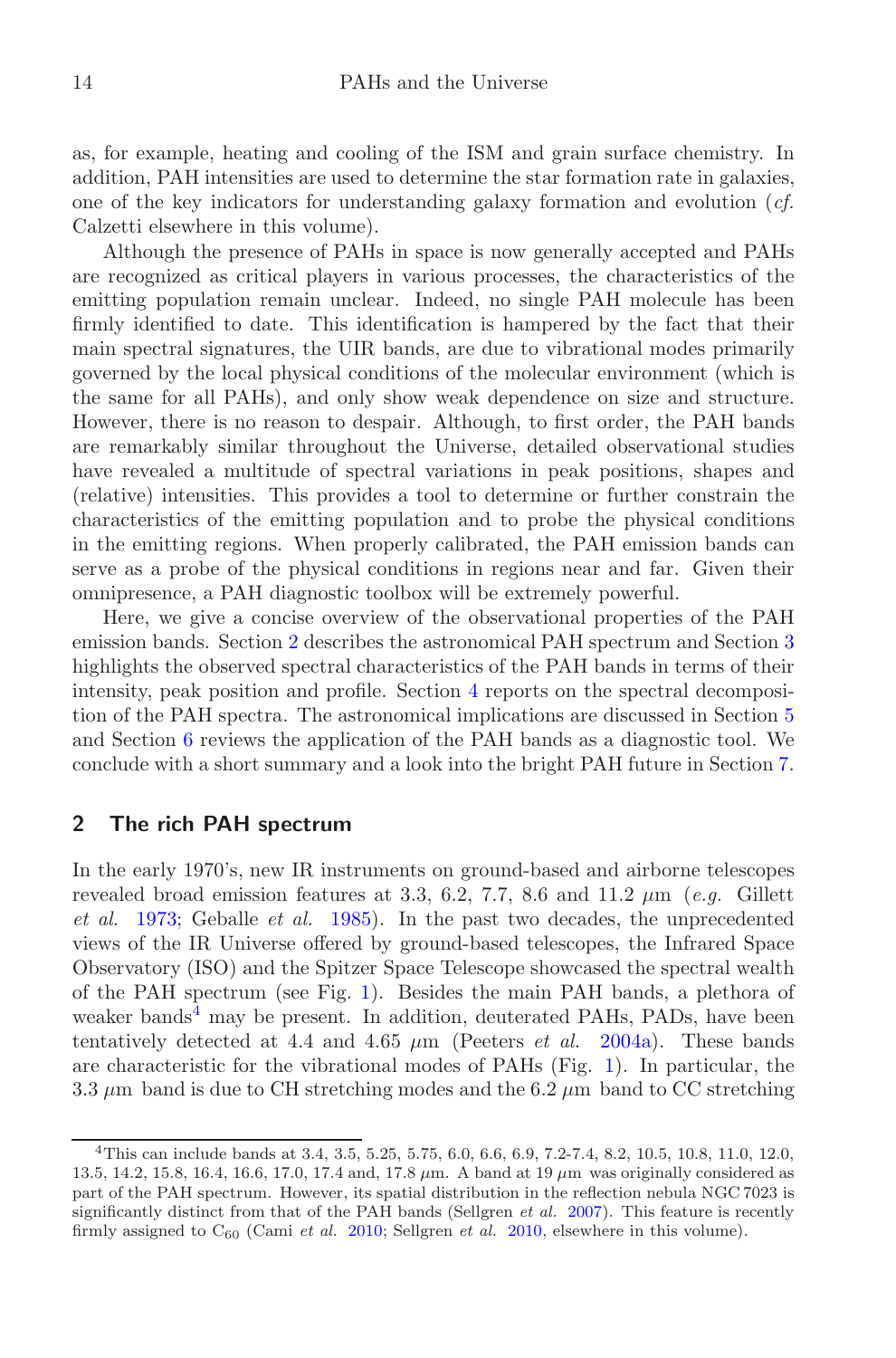

<span id="page-2-0"></span>**Fig. 1.** The ISO-SWS spectra of the planetary nebula NGC 7027 and the Photo-Dissociation Region (PDR) at the Orion Bar and, the Spitzer-IRS spectrum of the nuclear region of NGC 4536, an H ii -type galaxy, (SINGS legacy program; Kennicutt *et al.* [2003](#page-13-5)) illustrate the richness and variety of the PAH spectrum. Also indicated are the aromatic mode identifications of the major PAH bands.

modes. C-H in plane bending modes are responsible for the 8.6 *µ*m band, coupled CC stretching and CH in-plane bending modes for the 7.7  $\mu$ m complex and the CH out-of-plane bending modes for emission in the  $10-15 \mu m$  region. At wavelengths longward of 15  $\mu$ m, the vibrations involve motions of the entire molecular skeleton and hence are more specific to each molecule. Several PAH bands exhibit highly asymmetric band profiles with a steep blue rise and a red-shaded wing (*e.g.*, 3.4, 5.25, 6.2, 11.2 *µ*m; Barker *et al.* [1987](#page-12-1); Roche *et al.* [1996](#page-13-6); Pech *et al.* [2002](#page-13-7); Verstraete *et al.* [2001](#page-14-0)) while other PAH bands exhibit fairly symmetric profiles (*e.g.*, 3.3, 8.6  $\mu$ m bands). The asymmetry of the 12.7  $\mu$ m band is exceptional as it shows a blue-shaded wing with a steep red decline. The  $7.7 \mu m$  complex is unique and is comprised of at least 2 components: the first peaking at ∼7.6 *µ*m and the second between 7.8–8 *µ*m (*e.g.* Bregman [1989\)](#page-12-2). Additional substructure at 8.2  $\mu$ m is fairly common and few sources show substructure near 7.2–7.5  $\mu$ m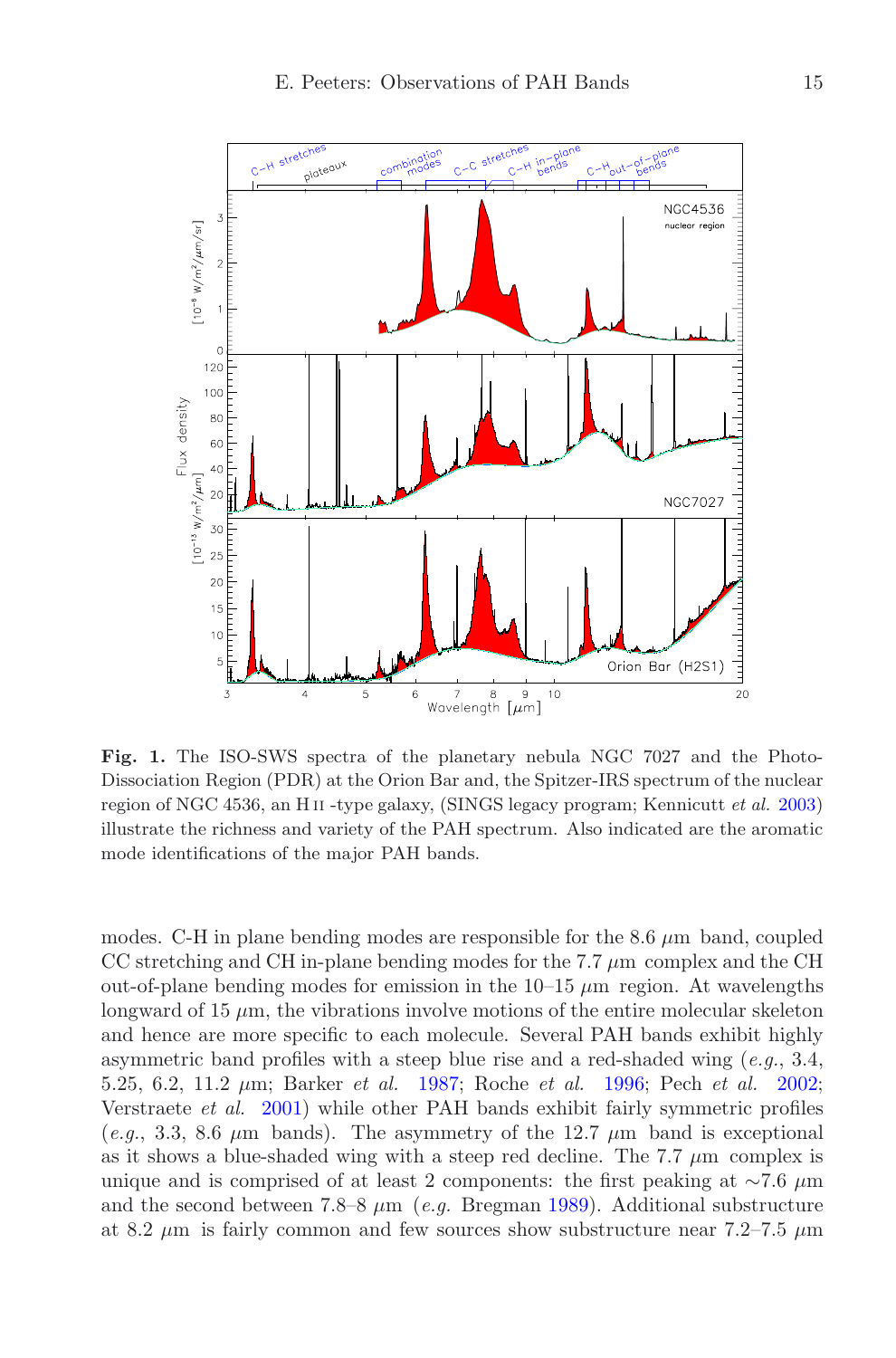(*e.g.* Moutou *et al.* [1999;](#page-13-8) Peeters *et al.* [2002\)](#page-13-7). The PAH bands are often perched on top of broad emission plateaus at roughly  $3.2-3.6, 6-9, 11-14 \mu m$  (note that various methods are applied to distinguish between PAH bands and plateaus; see Sect. [3.1](#page-3-1) for details). Several H<sub>II</sub> regions and planetary nebulae (PNe) also have broad emission between  $15-20 \mu m$  with sometimes on top the 16.4 and 17.4  $\mu m$ bands. This is quite different from the collection of weaker bands as seen in *e.g.* RNe and galaxies (*e.g.* Van Kerckhoven *et al.* [2000](#page-13-9); Werner *et al.* [2004](#page-14-1); Peeters *et al.* [2004b](#page-13-10); Sellgren *et al.* [2007](#page-13-3); Smith *et al.* [2007;](#page-13-11) Boersma *et al.* [2010](#page-12-3)).

These emission features are now found in almost all astronomical environments including the (diffuse) interstellar medium (ISM), the edges of molecular clouds, reflection nebulae, some T Tauri stars, several Herbig AeBe stars, H ii regions, C-rich post-AGB stars, C-rich PNe, some C-rich WR stars, supernova remnants and, novae. In addition, they have been found throughout the Universe out to redshifts ∼3 in various type of galaxies: normal galaxies, starburst galaxies, ultraluminous galaxies (ULIRGs) and AGNs. The PAH emission in galaxies is not just confined to the plane or disk of the galaxy but can also be found in their halo (*e.g.* Engelbracht *et al.* [2006](#page-12-4); Irwin *et al.* [2007\)](#page-13-12).

# <span id="page-3-0"></span>**3 Spectral variations**

To first order, the PAH bands are remarkably similar notwithstanding the large variety of environments in which they are observed. However, it is clear that the PAH bands show variations in peak positions, shapes and (relative) intensities from source to source and also spatially within extended sources. In the analysis of the PAH bands, various assumptions are made with respect to the characteristics of the different components contributing to the IR emission. Generally, a featureless dust continuum is assumed. However, different methods are applied with regard to the PAH bands themselves. A first method assumes the broad plateaus underlying the individual PAH features to be part of these features. In this case, both plateaus and individual features are fitted together with Lorentzians or Drude profiles (*e.g.* Boulanger *et al.* [1998;](#page-12-5) Smith *et al.* [2007](#page-13-11)). Alternatively, the plateaus and the features are considered to be independent and local spline continua are used to separate the components (Fig. [1,](#page-2-0) *e.g.* Hony *et al.* [2001;](#page-13-13) Peeters *et al.* [2002](#page-13-7)). Sometimes, the features are then fitted with Gaussian profiles. Neither approach is technically correct (see Tielens [2008](#page-13-14) for a detailed discussion). Although these methods result in different PAH band strengths and profiles, the global trends in spectral variations are independent of the applied method. Some key results are discussed below.

#### <span id="page-3-1"></span>*3.1 Intensity variations*

Strong variations are observed in the relative strength of the CC and CH in-planebending modes in the 6 to 9  $\mu$ m range relative to the CH modes at 3.3 and 11.2 *µ*m (Fig. [2,](#page-4-0) *e.g.* Hony *et al.* [2001;](#page-13-13) Galliano *et al.* [2008](#page-13-15)). Specifically, the strength of the 3.3  $\mu$ m feature correlates with that of the 11.2  $\mu$ m feature but they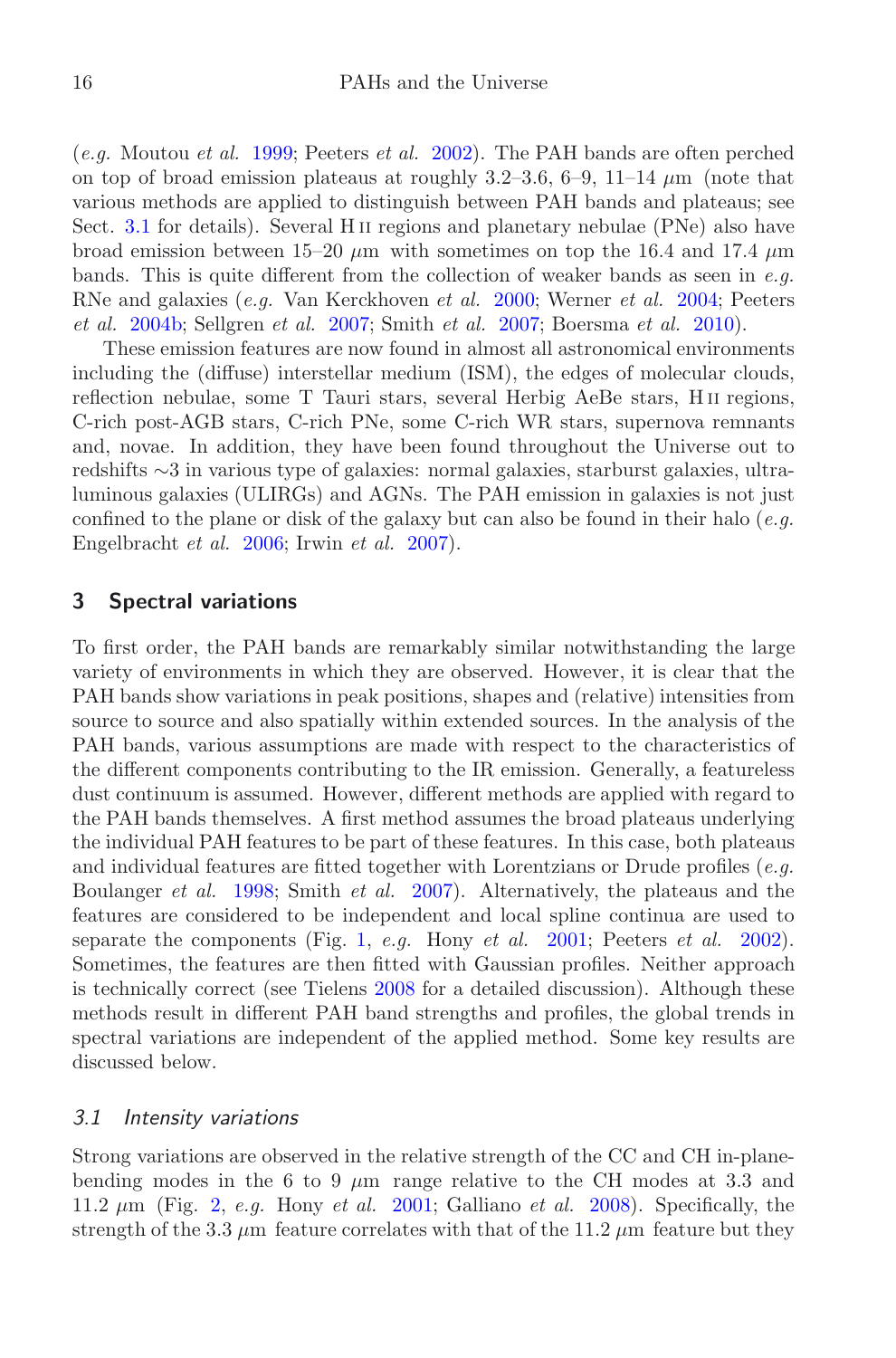<span id="page-4-0"></span>

**Fig. 2.** *Left*: the correlation of the 3.3 and 11.2 *<sup>µ</sup>*m band strengths normalized to the 6.2 *µ*m band strength. Hexagons are H ii regions, stars intermediate mass star-forming regions, squares RNe and triangles are PNe (Figure taken from Hony *et al.* [2001](#page-13-13)). *Right*: the variation in the CC/CH band ratios within the starburst galaxy M 82. The gray filled area represent the correlation obtained for the integrated spectra of a large sample of galactic and extragalactic sources. The white (gold) symbol is the value of the global measurement over the entire galaxy (Figure taken from Galliano *et al.* [2008](#page-13-15)).

both vary considerably with respect to the strengths of the 6.2, 7.7 and 8.6  $\mu$ m features. Likewise, the latter three PAH bands correlate well with each other. Note however that the CH out-of-plane (CH*oop*) bending modes (10–15 *µ*m region) do not behave consistently: the 12.7  $\mu$ m PAH band correlates well with the 6 to 9  $\mu$ m modes and not with the 11.2  $\mu$ m PAH band. These relative intensity variations are widespread: they are seen from source to source and spatially within (extra-) galactic sources (Fig. [2\)](#page-4-0). Combined, these studies reveal the interrelationship between the various PAH bands.

PAH ratios in Galactic and Magellanic Cloud H<sub>II</sub> regions seem to depend on metallicity (Vermeij *et al.* [2002;](#page-14-2) LeBouteiller *et al.* in prep.). A similar dependence is however not observed towards Galactic and Magellanic Cloud planetary nebulae (Bernard-Salas *et al.* [2009\)](#page-12-6). In addition, several galaxies harboring an AGN exhibit very weak PAH emission in the 6 to 9 *µ*m region relative to the 11.2 PAH band (Smith *et al.* [2007;](#page-13-11) Bregman *et al.* [2008;](#page-12-7) Kaneda *et al.* [2005](#page-13-16), elsewhere in this volume). Moreover, for these galaxies, the 7.7/11.2 PAH ratio correlates with the hardness of the radiation field. This is in contrast to galaxies with H<sub>II</sub> region or starburst-like characteristics where the  $7.7/11.2$  PAH ratio is largely insensitive to the hardness of the radiation field. Even though, the latter include low metallicity systems which typically have a harder radiation field.

The total PAH intensity is highly variable and is generally studied relative to the strength of the dust emission. The latter is commonly determined by either the dust continuum emission at the wavelength of the considered PAH band, the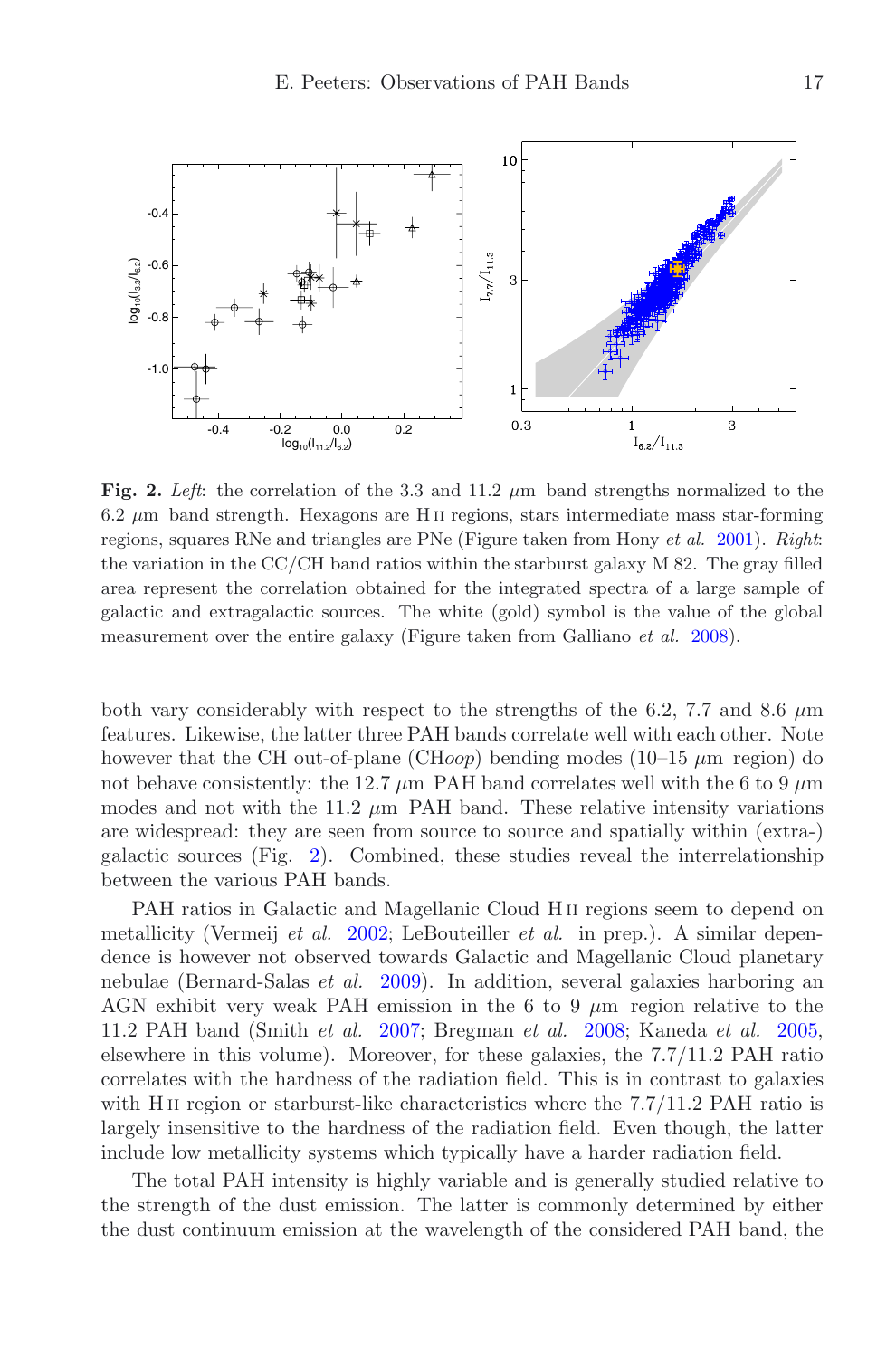dust emission at wavelengths around 15–25 *µ*m denoted as Very Small Grains (VSGs), the far-IR (FIR) dust emission or the total IR (TIR) dust emission. The ratio PAH/VSG varies spatially across extended Galactic H ii regions such as *e.g.* the Orion Bar and M 17. In particular, the dust emission dominates inside the H ii region while in the PDR the PAHs exhibit their peak intensity and the dust continuum at  $15-25 \mu m$  decreases in strength (due to its lower temperature). Similarly, the PAH/VSG ratio in galaxies depends on the hardness of radiation field and the metallicity (*e.g.* Madden *et al.* [2006;](#page-13-17) Brandl *et al.* [2006](#page-12-8); Engelbracht *et al.* [2006](#page-12-4); Gordon *et al.* [2008\)](#page-13-18). These two parameters are related and so it is hard to distinguish between an origin in a less efficient PAH formation process (metallicity effect) or in an increased PAH processing (modification and/or destruction of PAHs by the hard radiation field). For a detailed discussion, we refer to Calzetti, Hunt, Galliano and Sandstrom, elsewhere in this volume.

#### *3.2 Profile variations*

From the early days in PAH research, it was realized that i) the 7.7 *µ*m complex is comprised of two components at 7.6 and 7.8 *µ*m which have variable relative strength (Bregman [1989;](#page-12-2) Cohen *et al.* [1989\)](#page-12-9) and ii) the 3.3 *µ*m PAH band profile showed small variations (*e.g.* Tokunaga *et al.* [1991\)](#page-13-19). However, it is the large amount of PAH spectra provided by ISO and subsequently Spitzer that allowed a systematic study of the PAH band profiles.

These PAH band profiles show pronounced variability, in particular for the CC modes (6.2 and 7.7  $\mu$ m bands). The variations of the band profiles for the main PAH bands are classified in three classes A, B and C (see Fig. [3;](#page-6-0) Peeters *et al.* [2002;](#page-13-20) van Diedenhoven *et al.* [2004\)](#page-13-21). This classification is primarily based upon the peak position of the bands with class C being redshifted from class B which in turn is redshifted from class A. Class C band profiles are significantly different from class A and B. In particular, instead of a  $7.7 \mu$ m complex with either a dominant 7.6 *µ*m component (class A) or a dominant component peaking between 7.8 and 8 *µ*m (class B), class C objects show a very broad band peaking at ∼8.2 *µ*m with a weak to absent 8.6  $\mu$ m PAH band. It should also be emphasized that while class A and C show little variation in their profiles, large differences are present within class B. Some objects have band profiles that encompasses 2 classes (AB: Van Kerckhoven [2002](#page-13-22); Boersma *et al.* [2008;](#page-12-10) BC: Sloan *et al.* [2007\)](#page-13-23) and hence these three classes are not suggestive of three independent groups. Rather, the observed variations in the UIR spectra seem to span a continuous distribution going from class A on one extreme via class B to class C on the other extreme. The observed contrast in the magnitude of the spectral variations for the CH modes versus the CC modes is striking: the peak wavelengths of the features attributed to CC modes (6.2 and 7.7 *<sup>µ</sup>*mPAH bands) vary by <sup>∼</sup>25 to 50 cm*−*<sup>1</sup>, while the variations are smaller for the CH modes (3.3, 8.6 and 11.2 *µ*m PAH bands; ∼ 4 to 11 cm*−*<sup>1</sup>). In addition, although the classification was applied to each band individually, typically all bands in the 6–9 *µ*m region of a single object belong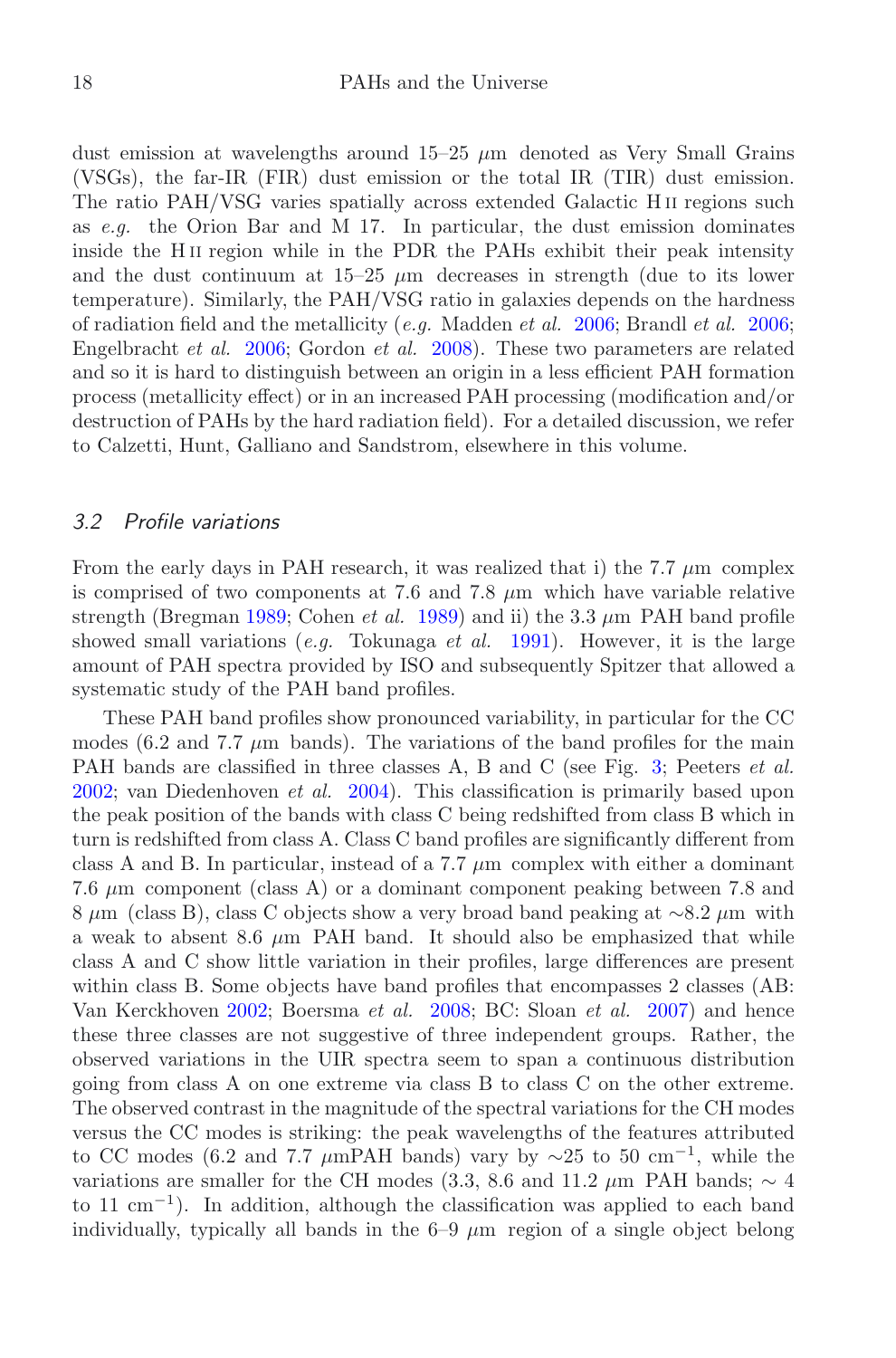

<span id="page-6-0"></span>**Fig. 3.** The source to source variations in position and profile of the main PAH bands. In particular large variations are evident in the 6 to 9  $\mu$ m. Class A peaks at the shortest, "nominal" wavelengths and class B at longer wavelengths. The CC modes of class C peak at even longer wavelengths (Peeters *et al.* [2002;](#page-13-20) Figure taken from van Diedenhoven *et al.* [2004](#page-13-21)).

to the same class while the CH modes at 3.3 and 11.2 *µ*m appear somewhat less connected to each other and/or to the PAH class in the  $6-9 \mu m$  region.

As already noted by Bregman [\(1989](#page-12-2)) and Cohen *et al.* [\(1989\)](#page-12-9) for the 7.7 *µ*m complex, the specific profile of these PAH bands depends directly on the type of object (Peeters *et al.* [2002](#page-13-20); van Diedenhoven *et al.* [2004\)](#page-13-21). Class A represents H ii regions, non-isolated Herbig AeBe stars, some PNe, few post-AGB stars, RNe, the (diffuse) ISM and entire galaxies; class B contains most planetary nebulae, isolated Herbig AeBe stars and some post-AGB stars and class C is mainly comprised of post-AGB stars. Few HAeBe and TTauri stars are reported to have class C profiles but their PAH bands are weak and perched on top of both the dust continuum and silicate emission band. Note that post-AGB stars are found in all three classes. From a different perspective, class A profiles are associated with interstellar material (ISM) while class B and C profiles are exhibited by circumstellar material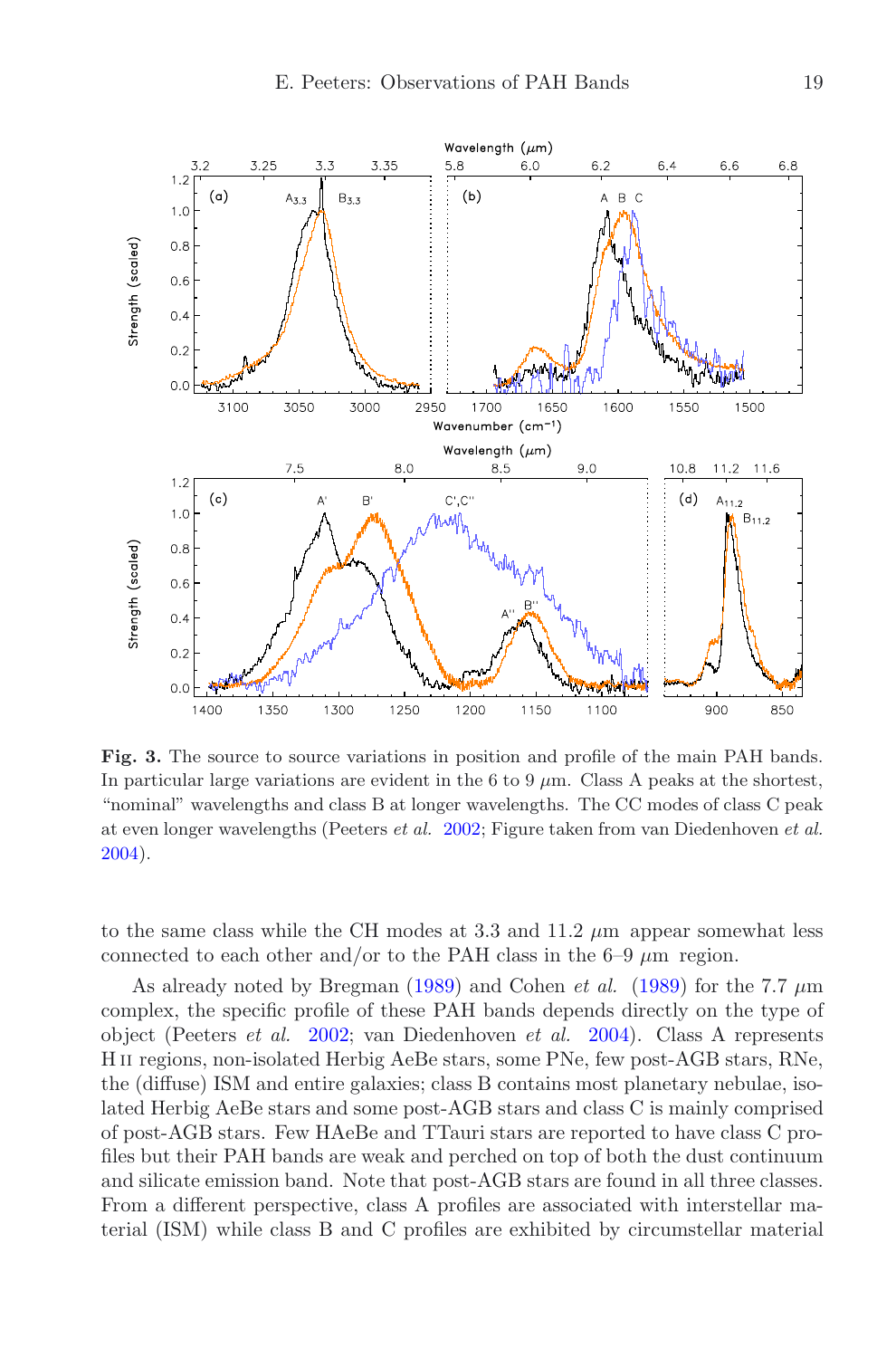<span id="page-7-0"></span>

**Fig. 4.** *Left*: the central wavelengths of the 7.7–8.2 and 11.3 *<sup>µ</sup>*m PAH features plotted versus the effective temperature of the host star (Sloan *et al.* [2007](#page-13-23), Figure taken from Keller *et al.* [2008\)](#page-13-24). *Right*: empirical calibration of the 6.2/11.2 band ratio as a function of the ionization parameter,  $G_0T^{1/2}/n_e$  (Figure taken from Galliano *et al.* [2008](#page-13-15)).

(CSM). These spectral variations are also seen in the Magellanic Clouds (Bernard-Salas *et al.* [2009\)](#page-12-6). Furthermore, they have also been observed within spatially extended objects such as RNe and evolved stars (Bregman & Temi [2005;](#page-12-11) Song *et al.* [2007\)](#page-13-25).

Sloan *et al.* [\(2007\)](#page-13-23) found a remarkable anticorrelation of the band peak position with effective temperature of the exciting star for a sample of post-AGB stars and isolated HAeBe stars, all of class B or C (Fig. [4\)](#page-7-0). This relation does not seem to hold in general because: i) PNe (belonging to class A and B) can have high effective temperatures and class B profiles (*e.g.* NGC 7027), ii) class A objects do not follow the correlation. For example, RNe have class A profiles and a central star with a low effective temperature and iii) the PAH bands of HAeBe stars with the same effective temperature can belong to either class A or B (Van Kerckhoven [2002;](#page-13-22) Boersma *et al.* [2008\)](#page-12-10). Sloan *et al.* [\(2007](#page-13-23)) attributed this relation to different degrees of UV processing and argue that PAHs in reflection nebulae may have been exposed to a stronger radiation field explaining their class A PAH bands. On the other hand, the exceptions may also suggest that in addition to or in contrast with a dependence on effective temperature, other parameters such as *e.g.* history, environment (ISM *vs.* CSM), spatial structure (disk, collapsing cloud; Boersma *et al.* [2008\)](#page-12-10) may play a role.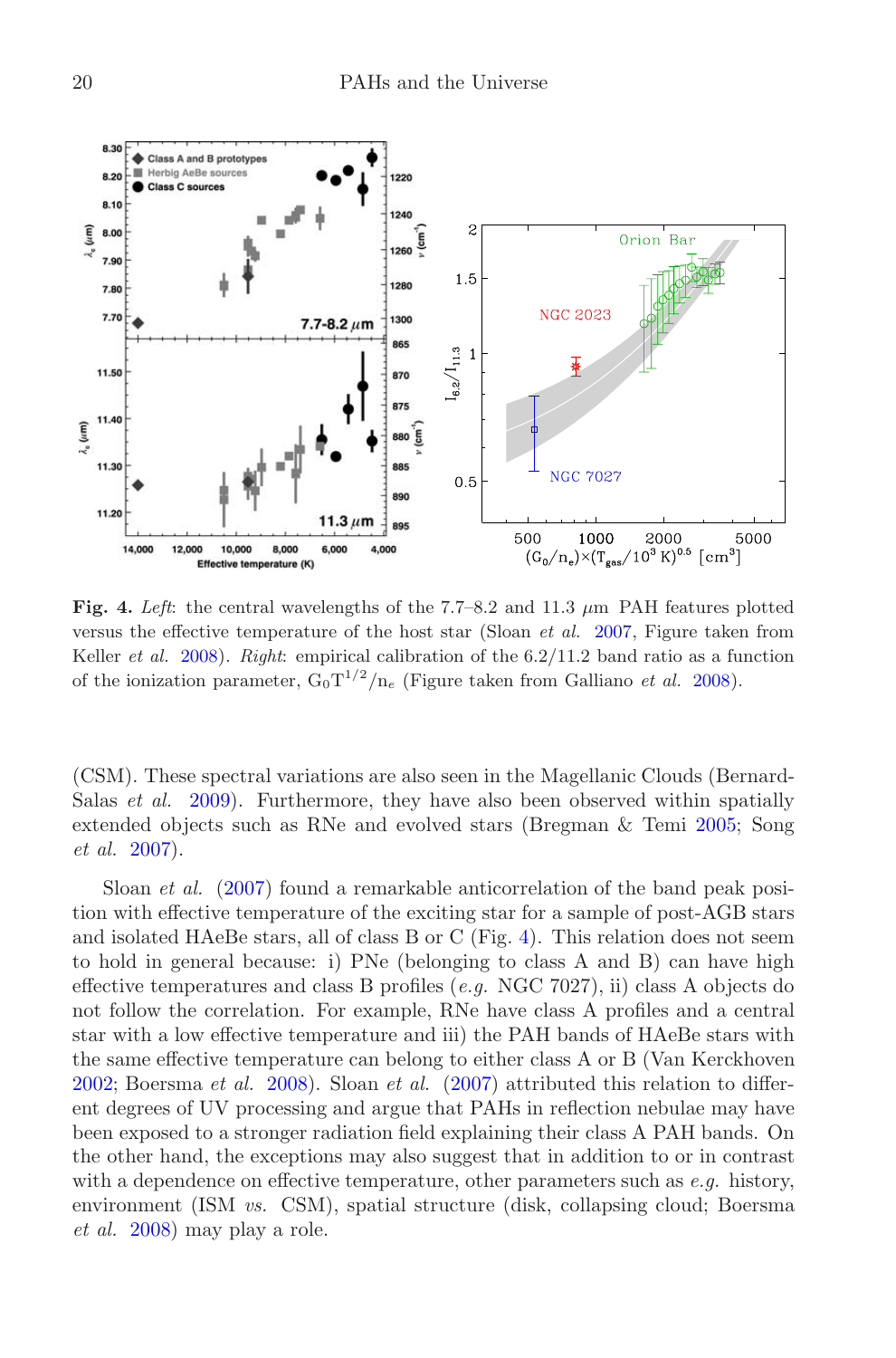### <span id="page-8-0"></span>**4 Spectral decomposition**

A different and potentially powerful approach to the analysis of PAH observations is the mathematical decomposition of PAH spectra as a linear combination of a basis set of components (Boissel *et al.* [2001](#page-12-12); Rapacioli *et al.* [2005,](#page-13-26) elsewhere in this volume; Joblin *et al.* [2008;](#page-13-27) Berné *et al.* [2007](#page-12-13), [2009,](#page-12-14) elsewhere in this volume). This method extracts spatially different components from the observations. Originally applied to RNe and edges of clouds, these studies found a basis set of three components – dubbed VSG,  $PAH^0$  and  $PAH^+$  – with the VSG located deeper into the PDR while the  $PAH^0$  and  $PAH^+$  are found closer to the edge of the PDR. The VSG component is characterized by broad emission bands at wavelengths slightly redshifted to those typical for PAH emission on top of a continuum and is attributed to PAH clusters. Hence, this VSG component is *not* the same as the VSGs discussed earlier. The components  $PAH^0$  and  $PAH^+$  do not show continuum emission and are attributed to respectively neutral and ionized PAHs. This neutral PAH component does however exhibit stronger emission in the 6 to 9 *µ*m region than expected from experimental and theoretical PAH spectra. This may indicate the inclusion of some ionized PAH emission in this component. An alternative explanation may be found in the PAH size distribution. In order to fit PAH spectra of class B and C, this basis set has been expanded to include templates exhibiting a very broad band at 8.2, 8.3 and 12.3 *µ*m (thus mimicking class C) and a third PAH template, PAH<sup>x</sup>, with peak positions consistent with class B. The latter is attributed to large ionized PAHs and is consistent with theoretical PAH spectra (see Sect. [5\)](#page-8-1). These studies suggest the destruction of the VSGs or PAH clusters by UV photons resulting in the formation of PAHs. These PAH clusters may be reformed in the denser and more shielded environments of molecular clouds. In regions of high UV radiation, the PAH*<sup>x</sup>* component gains in importance due to the destruction of small PAHs and the higher excitation conditions.

### <span id="page-8-1"></span>**5 Astronomical implications**

The interpretation of the astronomical PAH spectra strongly relies on theoretical and experimental spectroscopy of PAHs and related species. These studies reveal that intrinsic PAH spectra are determined by parameters such as the PAHs charge, size, the precise molecular (edge) structure and, temperature. Hence, a comparison of astronomical spectra with laboratory and theoretical studies allows to constrain the characteristics of the carriers and to determine the origin of the observed spectral variations. Combined with the observed behavior of PAHs in space, this gives insight into the properties of the astronomical PAH family which can be tied to specific environmental parameters. Here we name a few.

# *5.1 The astronomical & the intrinsic PAH spectra: A happy marriage*

One of the strongest criticisms against the PAH hypothesis has been the lack of a good match between a combination of experimental and/or theoretical PAH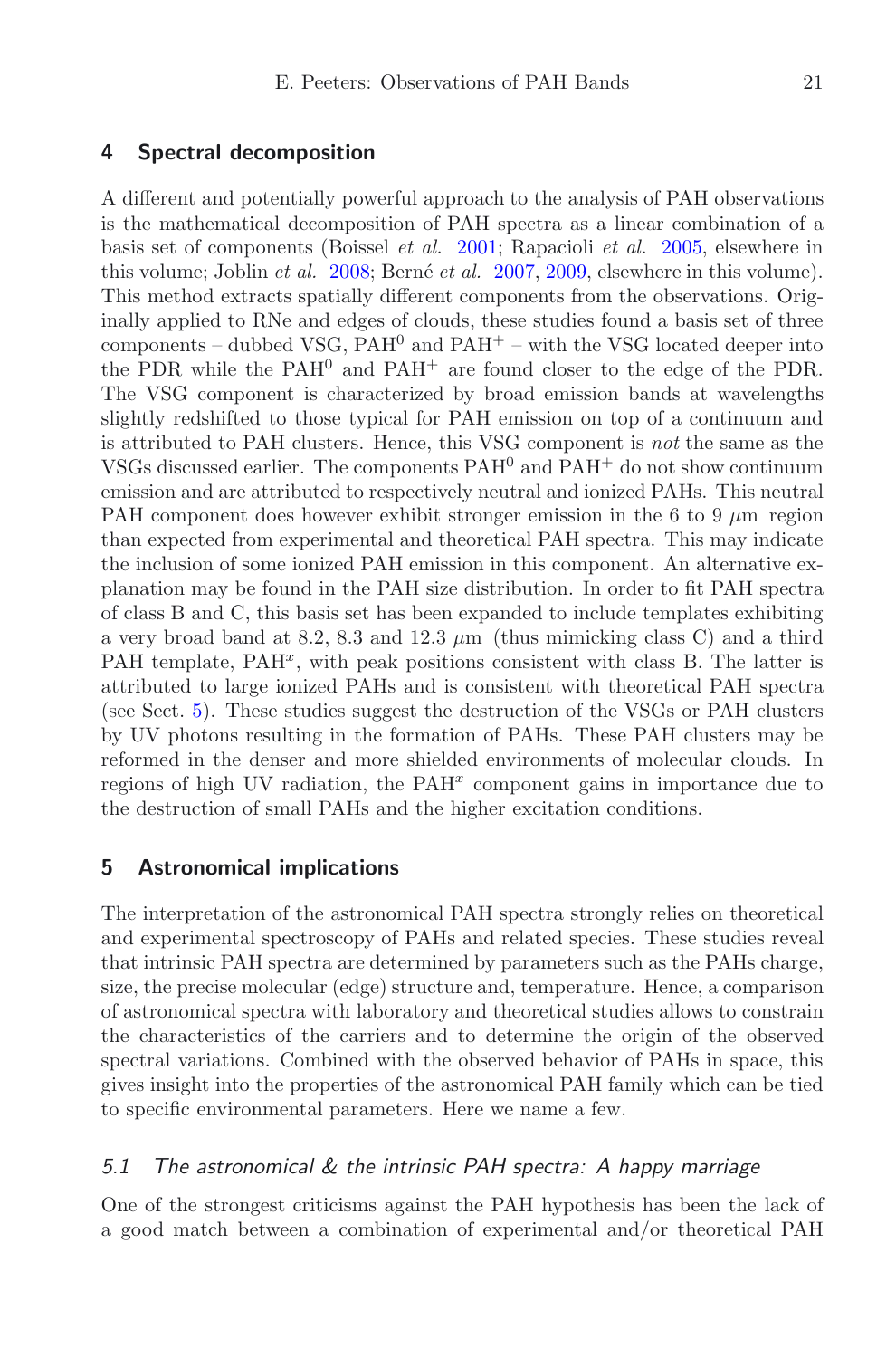spectra and the astronomical PAH spectra. This is now neutralized by the good fits obtained to the three classes A, B and C with the full theoretically calculated NASA Ames PAH spectral database<sup>[5](#page-9-0)</sup> (Figs. 1b and 2 of Cami elsewhere in this volume). These fits can be broken down according to size, charge and composition unveiling the underlying origin of the different classes. For example, the fit to class C is dominated by emission of small PAHs (number of C-atoms,  $N_C$ ,  $\leq 30$ ).

#### *5.2 The PAH band profiles and the composition of the PAH family*

The variations in band profiles reflect primarily a (chemical) modification of the PAH family in different environments. Currently, the precise process is not agreed upon and is further constrained by the following observations. First, the modification of the PAH family needs to be consistent with the observed PAH classes at various stages in the PAH life cycle. Second, the position of the class A 6.2 *µ*m PAH is not reproduced by the strongest pure CC stretching mode of pure PAHs (Peeters *et al.* [2002;](#page-13-20) Hudgins *et al.* [2005\)](#page-13-28).

To resolve the second issue, various PAH-related species have been proposed. i) *Hetero-atom substituted PAHs* (*e.g.* Peeters *et al.* [2002;](#page-13-20) Hudgins *et al.* [2005](#page-13-28); Bauschlicher *et al.* [2009\)](#page-12-15). Substitution of a C atom by a N atom in a PAH, *i.e.* PANHs, systematically shifts the position of the strongest pure CC stretching mode towards shorter wavelengths while having no systematic effects on the position of other vibrational modes. This has also been noted in the decomposition of the above mentioned fits (Cami, this volume). ii) *PAH-metal complexes* (*e.g.* Hudgins *et al.* [2005](#page-13-28); Bauschlicher & Ricca [2009;](#page-12-16) Simon & Joblin [2010;](#page-13-29) Joalland *et al.* [2009\)](#page-13-30). These are species in which a metal atom is located either below or above the carbon skeleton. See Simon *et al.* (elsewhere in this volume) for specific structures. iii) *PAH clusters* (*e.g.* Rapacioli *et al.* [2005;](#page-13-26) Simon & Joblin [2009\)](#page-13-31). For example PAH dimers, see Rapacioli *et al.* (this volume) for specific structures. iv) *Carbon isotope effects* (Wada *et al.* [2003\)](#page-14-3). The presence of <sup>13</sup>C in PAHs redshifts the position of the CC stretching modes and thus it will move the band further away from the observed astronomical class A 6.2 *µ*m PAH position. Hence, it cannot resolve the issue.

<span id="page-9-0"></span>Additional mechanisms are invoked to interpret the different classes. One mechanism involves variations in the size distribution of the PAH family (Bauschlicher *et al.* [2008;](#page-12-17) [2009](#page-12-15), Cami elsewhere in this volume). It was noticed that small PAHs ( $N_C \leq 48$ ) do emit at 7.6  $\mu$ m but do not reproduce the 7.8  $\mu$ m component (*e.g.* Peeters *et al.* [2002\)](#page-13-20). In contrast, large PAHs ( $54 \leq N_C \leq 130$ ) emit at  $7.8 \mu m$  and not at  $7.6 \mu m$  (Bauschlicher *et al.* [2008,](#page-12-17) [2009\)](#page-12-15). Hence, in order to reproduce the 7.7  $\mu$ m complex, both small and large PAHs are required and hence the variable strength of the two components (class A *vs.* class B) may then reflect a change of the PAH size distribution in different environments. Similarly, the broad class C component can be produced by small PAHs (Cami, this volume). The PAH classes may then reflect different size distributions of the PAH

<sup>5</sup><http://www.astrochem.org/pahdb/>; Boersma *et al.* this volume.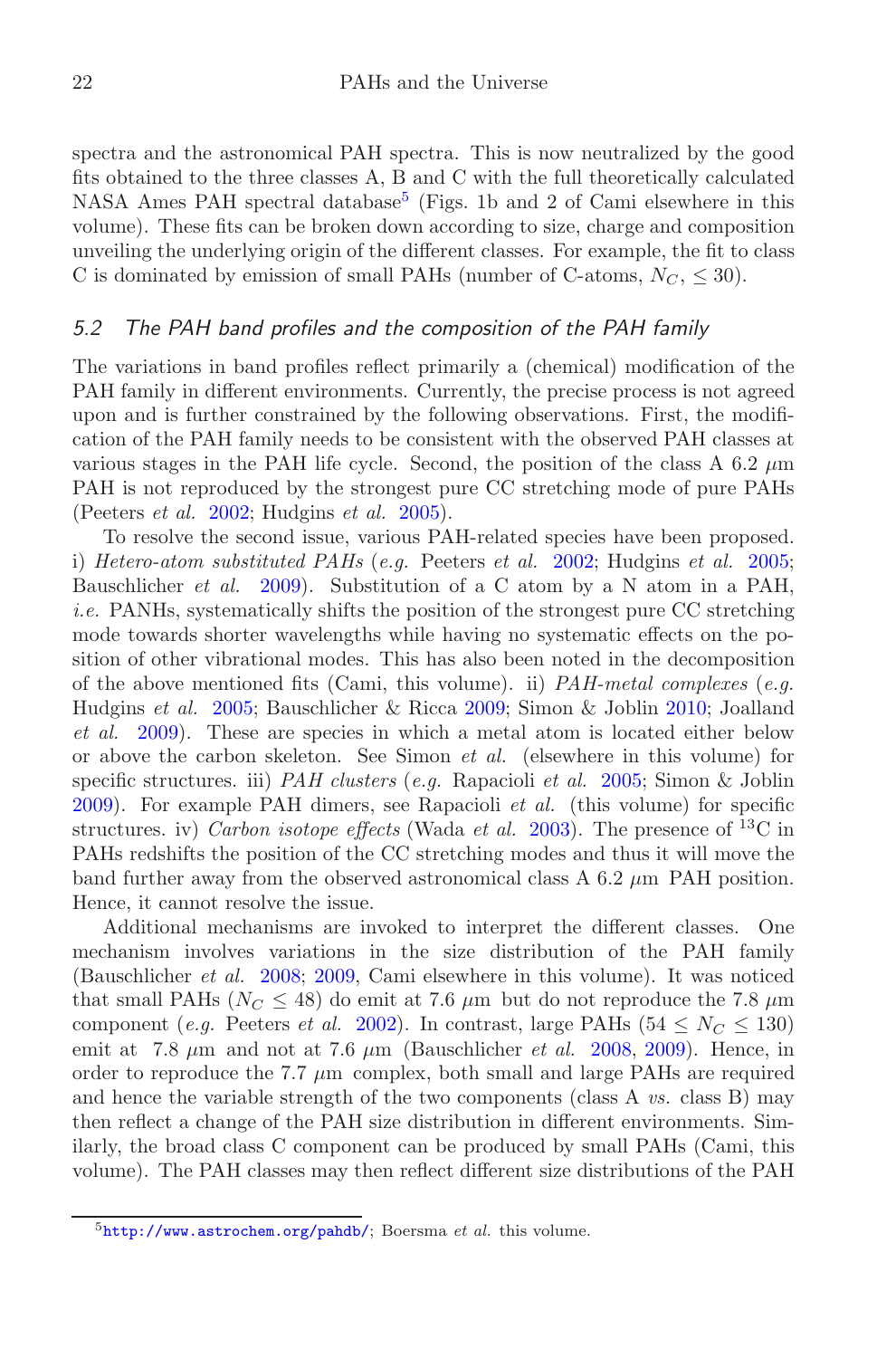family. Alternatively, the classes represent a varying importance of aliphatics *vs.* aromatics (*e.g.* Sloan *et al.* [2007;](#page-13-23) Boersma *et al.* [2008;](#page-12-10) Keller *et al.* [2008;](#page-13-24) Pino *et al.* [2008;](#page-13-32) Acke *et al.* [2010\)](#page-12-18). Aliphatic carbonaceous species are known to produce broader emission bands compared to PAHs and hence are put forward as the carrier of the class C 7.7 *µ*m complex. An evolution to class B and class A is then obtained by increased UV processing (*e.g.* due to an increase in effective temperature) of these aliphatic carbonaceous species destroying the aliphatic bonds and hence increasing the aromaticity of species. UV processing can also change the PAH size distribution and hence both mechanisms together may lay at the origin of the profile changes. While the second mechanism (towards increased aromaticity) can explain the evolutionary scenario from post-AGB stars to the ISM, it is hard to imagine a reversed process from aromatic material to more fragile aliphatic material when going from the ISM to proto-planetary environments. Hence, Boersma *et al.* [\(2008](#page-12-10)) proposed an active chemical equilibrium between aromatic and aliphatic species in all environments through hydrogenation, carbon reactions building (aliphatic) hydrocarbons and UV processing.

### *5.3 The CC/CH ratio and the charge balance of PAHs*

Laboratory and theoretical studies on PAHs have shown the remarkable effect of ionisation on their IR spectra (*e.g.* Hudgins & Allamandola [2004](#page-13-33), Pauzat elsewhere in this volume). While peak positions are only modestly affected, the influence on intensity is striking: the bands in the  $5-10 \mu m$  region grow from the smallest features to become the dominant bands upon ionization. In addition, in the  $10-15 \mu m$  region, the 11.0  $\mu$ m PAH band can be attributed to ionized PAHs while the 11.2 *µ*m band is due to neutral PAHs. Besides charge state, there are several other parameters that may influence the CC/CH ratio (*i.e.* the ratio of the 6.2 or 7.7  $\mu$ m PAH band to the 3.3 or 11.2  $\mu$ m PAH band) including dehydrogenation, a modification of the temperature distribution (due to a change in the size distribution or the radiation field) and extinction. However, several studies indicate that the observed variation in the CC/CH ratio is dominated by a variation in the degree of ionization of the PAHs in these different environments (Joblin *et al.* [1996](#page-13-34); Hony *et al.* [2001](#page-13-13); Galliano *et al.* [2008](#page-13-15) and Galliano elsewhere in this volume).

### *5.4 Molecular edge structure of PAHs*

The peak wavelength of the CH*oop* bending modes depends strongly on the number of adjacent peripheral C-atoms bonded to an H-atom (Bellamy [1958](#page-12-19); Hony *et al.* [2001\)](#page-13-13). While the exact peak position depends slightly on the charge state, the 11.0 and 11.2 PAH bands originate in solo CH groups (*i.e.* no H-atom is attached to adjacent C-atoms). Both duo and trio CH groups (respectively two and three adjacent C-atoms each with an H-atom attached) contribute to the  $12.7 \mu m$  band, trio CH groups produce the 13.5 *µ*m band and quatro CH groups the 14.2 *µ*m band. The observed relative intensities of the CH*oop* bands can then be combined with the intrinsic strengths of these modes to determine possible PAH structures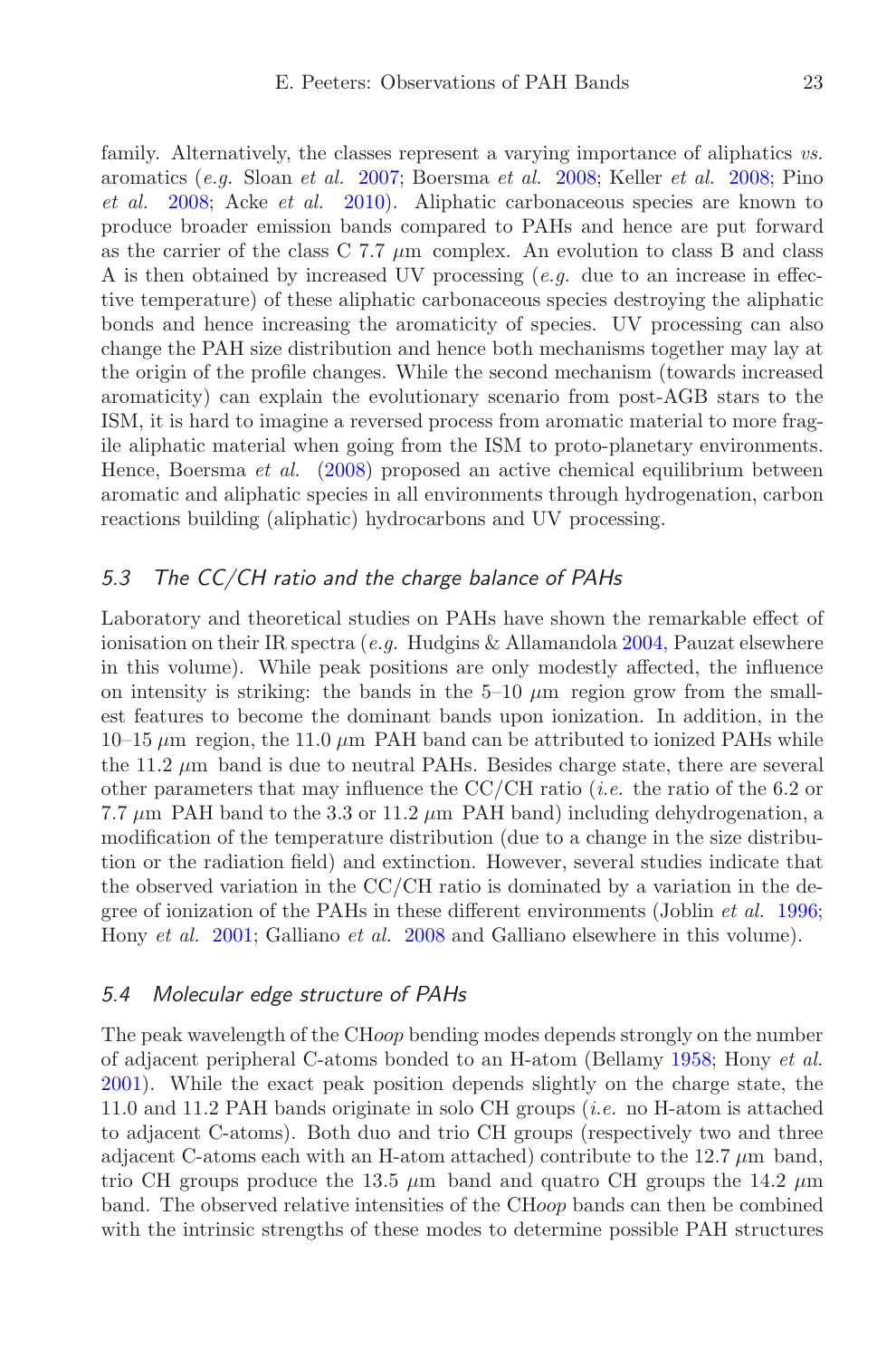(Hony *et al.* [2001;](#page-13-13) Bauschlicher *et al.* [2008](#page-12-17), [2009\)](#page-12-15). After all, solo-CH groups decorate the long, smooth straight edges while the other CH groups are characteristics for corners and bays in the (irregular) edge structure. PAHs associated with PNe are characterized by very compact molecular structures with long smooth PAH edges while interstellar PAHs have more corners, either because they are on average smaller or they are more irregular larger species. Similarly, the CH stretching mode of H atoms located in bay regions emit around ∼3.22 *µ*m, a region where little emission is found in astronomical PAH spectra. Therefore, the presence of bay regions in the edge structure of (small) PAHs is very low (Bauschlicher *et al.* [2009\)](#page-12-15).

### <span id="page-11-0"></span>**6 PAHs as a diagnostic tool**

The CC/CH ratio is determined by the charge balance of the PAHs. The PAH charge is set by the ratio of the ionization rate to the recombination rate, that is proportional to  $G_0T^{1/2}/n_e$  where  $G_0$  is the UV radiation field, T the gas temperature and  $n_e$  the electron density (Tielens [2008\)](#page-13-14). Thus, by coupling the variations in the PAH bands with known variations in the physical conditions (as derived by for example PDR models), an empirical calibration can be established that relates the PAH bands to the local physical conditions. Such a calibration will allow the determination of the physical conditions based upon the omnipresent PAH bands. This can then serve as a diagnostic tool for regions where, for example, the main PDR coolants are not easily observable, such as galaxies at large distances. This approach has been tested for a sample of three well studied objects and has been proven very promising (Fig. [4,](#page-7-0) Galliano *et al.* [2008;](#page-13-15) Galliano in this volume). Similarly, combining the observed PAH ionization ratio and  $H_2$  line ratios in dense, highly irradiated PDRs allows to derive the physical conditions (Berné *et al.* [2009](#page-12-14), elsewhere in this volume).

Since PAHs are excited by UV radiation, PAH features are also particularly bright in massive star-forming regions. Combined with their omnipresence, this make PAHs a powerful tracer of star formation throughout the Universe (Calzetti and Hunt *et al.* in this volume and references therein). They are widely used to derive star formation rates of galaxies. And in combination with emission lines, they serve as diagnostics for the ultimate physical processes powering galactic nuclei (*e.g.* Genzel *et al.* [1998;](#page-13-35) Lutz *et al.* [1998](#page-13-36); Peeters *et al.* [2004c;](#page-13-37) Sajina *et al.* [2007;](#page-13-38) Smith *et al.* [2007\)](#page-13-11). Finally, the presence of PAHs is used to distinguish between shocked gas and PDRs (van den Ancker *et al.* [2000\)](#page-13-9) and to determine redshifts in distant galaxies (*e.g.* Yan *et al.* [2007\)](#page-14-4).

# <span id="page-11-1"></span>**7 Future**

This paper reviews the large progress made over the past 25 years in understanding the unidentified infrared bands. Nevertheless, several key questions remain regarding astronomical PAHs including: How do the PAH characteristics (*e.g.*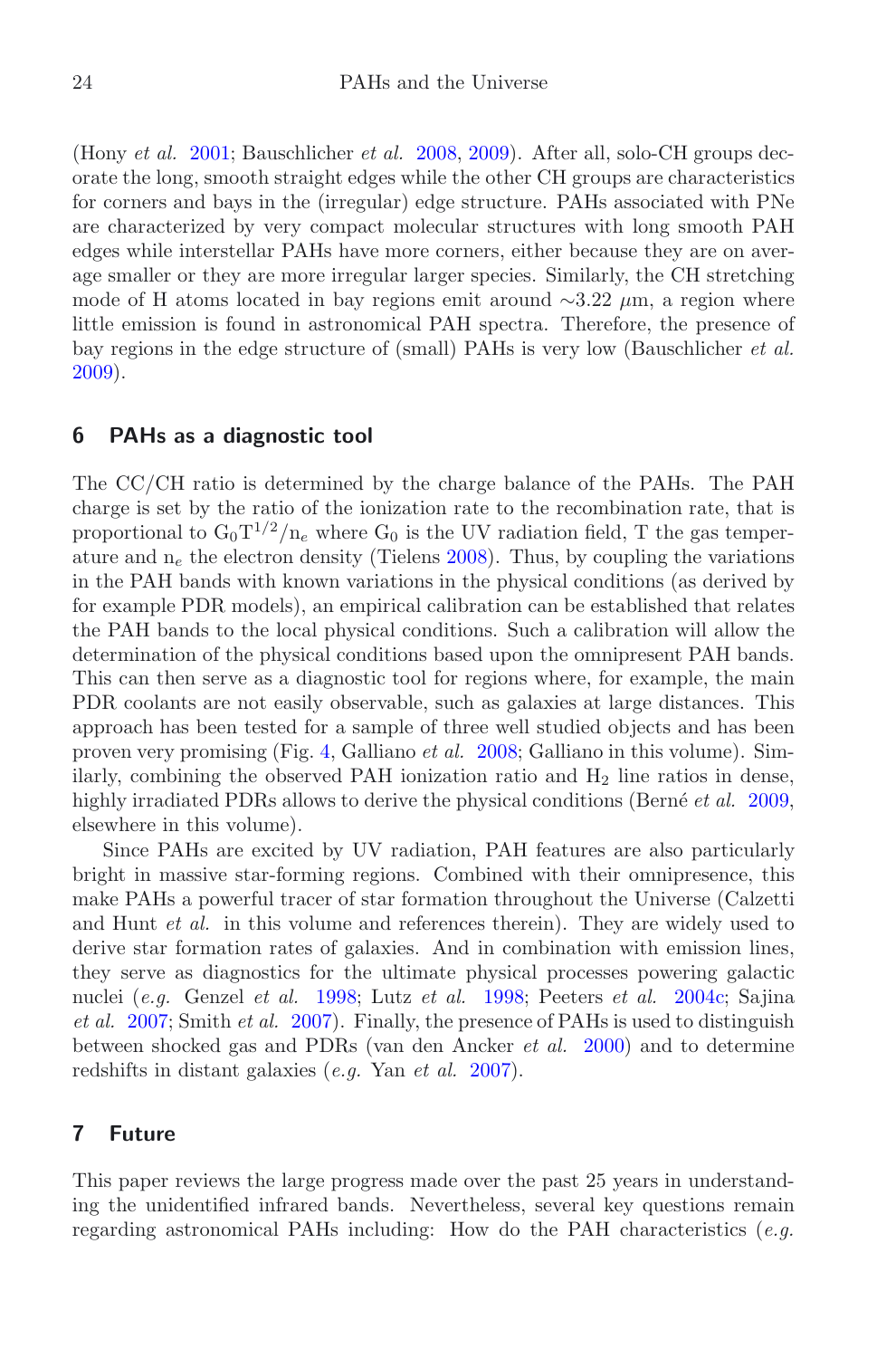size, charge state) interact with and reflect the physical conditions of their environment (*e.g.* density, radiation field, temperature, metallicity)?; Do we observe long wavelength counterparts to the well-known mid-IR PAH bands? What are their characteristics?; How can we use the UIR bands as a probe of the physical conditions in regions near and far?; Which specific molecules make up the

The observational future for PAH research is very bright. Currently, we are fortunate to obtain the necessary observations with the Herschel Space Observatory to explore the far-IR modes of the PAHs and to couple the PAH band characteristics to the physical conditions of the environment (*cf.* Joblin *et al.*, elsewhere in this volume). In addition, in the near future, we will use SOFIA and the James Webb Space Telescope (JWST). But the wealth of PAH emission bands and the large variability of the PAH spectrum already prompt more questions than can be answered with the current laboratory and theoretical data. If we intend to make significant progress in our understanding of the PAH bands, the observational effort needs to be balanced with dedicated laboratory and theoretical studies. Indeed, we can only fully exploit the treasure of information hidden in the PAH emission bands by a joint effort of the observational, experimental and theoretical tools.

### **References**

astronomical PAH family?

- <span id="page-12-18"></span>Acke, B., Bouwman, J., Juh´asz, A., *et al.*, 2010, ApJ, 718, 558
- <span id="page-12-1"></span>Barker, J.R., Allamandola, L.J., & Tielens, A.G.G.M., 1987, ApJ, 315, L61
- <span id="page-12-17"></span>Bauschlicher, C.W.Jr, Peeters, E., & Allamandola, L.J., 2008, ApJ, 678, 316
- <span id="page-12-15"></span>Bauschlicher, C.W.Jr, Peeters, E., & Allamandola, L.J., 2009, ApJ, 697, 311
- <span id="page-12-16"></span>Bauschlicher, C.W.Jr, & Ricca, A., 2009, ApJ, 698, 275
- <span id="page-12-19"></span>Bellamy, L., 1958, The infra-red spectra of complex molecules, 2nd ed. (New York: John Wiley & Sons, Inc.)
- <span id="page-12-6"></span>Bernard-Salas, J., Peeters, E., Sloan, G.C., *et al.*, 2009, ApJ, 699, 1541
- <span id="page-12-13"></span>Bern´e, O., Joblin, C., Deville, Y., *et al.*, 2007, A&A, 469, 575
- <span id="page-12-14"></span>Bern´e, O., Fuente, A., Goicoechea, J.R., *et al.*, 2009, A&A, 706, L160
- <span id="page-12-10"></span>Boersma, C., Bouwman, J., Lahuis, F., *et al.*, 2008, A&A, 484, 241
- <span id="page-12-3"></span>Boersma, C., Bauschlicher, C.W.Jr, Allamandola, L.J., *et al.*, 2010, A&A, 511, 32
- <span id="page-12-12"></span>Boissel, P., Joblin, C., & Pernot, P., 2001, A&A, 373, L5
- <span id="page-12-5"></span>Boulanger, F., Boisssel, P., Cesarsky, D., & Ryter, C., 1998, A&A, 339, 194
- <span id="page-12-8"></span>Brandl, B.R., Bernard-Salas, J., Spoon, H.W.W., *et al.*, 2006, ApJ, 653, 1129
- <span id="page-12-2"></span>Bregman, J. 1989, in IAU Symp. 135: Interstellar Dust, ed. Allamandola L.J., & Tielens, A.G.G.M., 109
- <span id="page-12-11"></span>Bregman, J., & Temi, P., 2005, A&A, 621, 831
- <span id="page-12-7"></span>Bregman, J.D., Bregman, J.N., & Temi, P., 2008, ASPC, 381, 34
- <span id="page-12-0"></span>Cami, J., Bernard-Salas, J., Peeters, E., & Malek, S.E., 2010, Science, 329, 1180
- <span id="page-12-9"></span>Cohen, M., Tielens, A.G.G.M., & Bregman, J., *et al.*, 1989, ApJ, 341, 246
- <span id="page-12-4"></span>Engelbracht, C.W., Kundurthy, K.D., Gordon, K.D., *et al.*, 2006, ApJ, 642, L127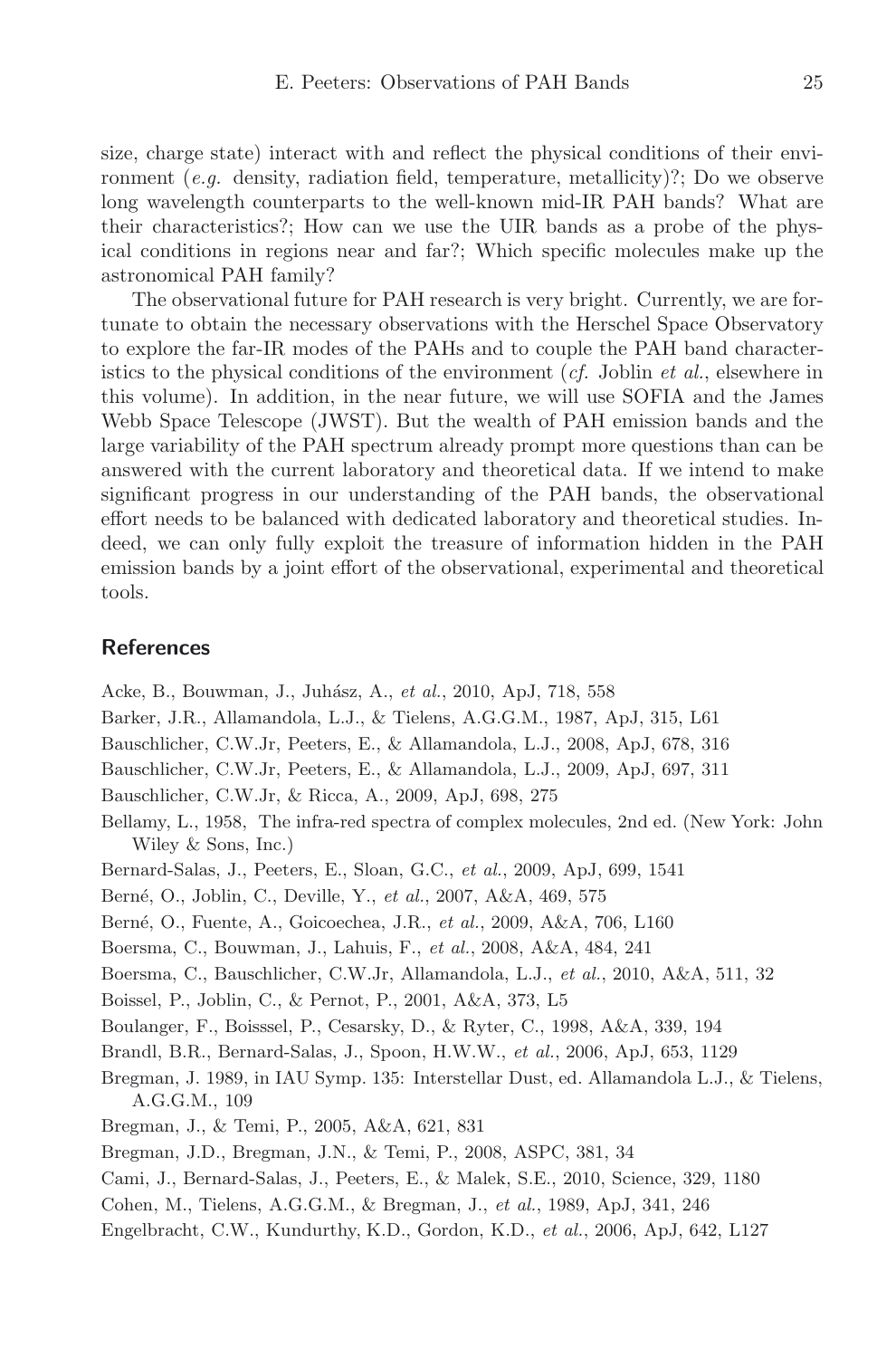- <span id="page-13-15"></span>Galliano, F., Madden, S., Tielens, A.G.G.M., *et al.*, 2008, ApJ, 679, 310
- <span id="page-13-1"></span>Geballe, T.R., Lacy, J.H., Persson, S.E., McGregor, P.J., & Soifer, B.T., 1985, ApJ, 292, 500
- <span id="page-13-35"></span>Genzel, R., Lutz, D., Sturm, E., *et al.*, 1998, ApJ, 498, 579
- <span id="page-13-0"></span>Gillett, F.C., Forrest, W.J., & Merril, K.M., 1973, ApJ, 183, 87
- <span id="page-13-18"></span>Gordon, K.D., Engelbracht, C.W., Rieke, G.H., *et al.*, 2008, ApJ, 682, 336
- <span id="page-13-13"></span>Hony, S., Van Kerckhoven, C., Peeters, E., *et al.*, 2001, A&A, 370, 1030
- <span id="page-13-28"></span>Hudgins, D.M., Bauschlicher, C.W. Jr., & Allamandola, L.J., 2005, ApJ, 632, 316
- <span id="page-13-33"></span>Hudgins, D.M., & Allamandola, L.J., 2004, Astrophys. Dust, ASP Conf. Ser., 309, 665
- <span id="page-13-12"></span>Irwin, J.A., Kennedy, H., Parkin, T., & Madden, S., 2007, A&A, 474, 461
- <span id="page-13-30"></span>Joalland, B., Simon, A., Marsden, C.J., & Joblin, C., 2009, A&A, 494, 969
- <span id="page-13-27"></span>Joblin, C., Szczerba, R., Bern´e, O., & Szyszka, C., 2008, A&A, 490, 189
- <span id="page-13-34"></span>Joblin, C., Tielens, A.G.G.M., Geballe, T.R., & Wooden, D.H., 1996, ApJ, 460, L119
- <span id="page-13-16"></span>Kaneda, H., Onaka, T., & Sakon, I., 2005, ApJ, 632, L83
- <span id="page-13-24"></span>Keller, L.D., Sloan, G.C., Forrest, W.J., *et al.*, 2008, ApJ, 684, 411
- <span id="page-13-5"></span>Kennicutt, R.C.Jr., Armus, L., Bendo, G., *et al.*, 2003, PASP, 115, 928
- <span id="page-13-36"></span>Lutz, D., Spoon, H.W.W., Rigopoulou, D., Moorwood, A.F.M., & Genzel, R., 1998, ApJ, 505, L103
- <span id="page-13-17"></span>Madden, S., Galliano, F., Jones, A.P., & Sauvage, M., 2006, A&A, 446, 877
- <span id="page-13-8"></span>Moutou, C., Sellgren, K., Verstraete, L., & Léger, A., 1999, A&A, 347, 949
- <span id="page-13-7"></span>Pech, C., Joblin, C., & Boissel, P., 2002, A&A, 388, 639
- <span id="page-13-20"></span>Peeters, E., Hony, S., van Kerckhoven, C., *et al.*, 2002, A&A, 390, 1089
- <span id="page-13-2"></span>Peeters, E., Allamandola, L.J., Bauschlicher, C.W.Jr, *et al.*, 2004a, ApJ, 604, 252
- <span id="page-13-10"></span>Peeters, E., Mattioda, A.L., Hudgins, D.M., & Allamandola L.J., 2004b, ApJ, 617, L65
- <span id="page-13-37"></span>Peeters, E., Spoon, H.W.W., & Tielens, A.G.G.M., 2004c, ApJ, 613, 986
- <span id="page-13-32"></span>Pino, T., Dartois, E., Cao, A.-T., *et al.*, 2008, A&A 490, 665
- <span id="page-13-26"></span>Rapacioli, M., Joblin, C., & Boissel, P., 2005, A&A, 429, 193
- <span id="page-13-6"></span>Roche, P.F., Lucas, P.W., & Geballe, T.R., 1996, MNRAS, 281, L25
- <span id="page-13-38"></span>Sajina, A., Yan, L., & Armus, L., *et al.*, 2007, ApJ, 664, 713
- <span id="page-13-3"></span>Sellgren, K., Uchida, K.I., & Werner, M.W., 2007, ApJ, 659, 1338
- <span id="page-13-4"></span>Sellgren, K., Werner, M.W., & Ingals, J., *et al.*, 2010, ApJ, 722, L54
- <span id="page-13-31"></span>Simon, A., & Joblin, C., 2009, J. Phys. Chem. A, 113, 4878
- <span id="page-13-29"></span>Simon, A., & Joblin, C., 2010, ApJ, 712, 69
- <span id="page-13-23"></span>Sloan, G.C., Jura, M., Duley, W.W., *et al.*, 2007, ApJ, 664, 1144
- <span id="page-13-11"></span>Smith, J.D., Draine, B.T., Dale, D.A., *et al.*, 2007, ApJ, 656, 770
- <span id="page-13-25"></span>Song, I.-O., McCombie, J., Kerr, T.H., & Sarre, P.J., 2007, MNRAS, 380, 979
- <span id="page-13-14"></span>Tielens, A.G.G.M., 2008, ARA&A, 46, 289
- <span id="page-13-19"></span>Tokunaga, A.T., Sellgren, K., Smith, R.G., *et al.*, 1991, ApJ, 380, 452
- <span id="page-13-9"></span>van den Ancker, M.E., Tielens, A.G.G.M., & Wesselius, P.R., 2000, A&A, 358, 1035
- <span id="page-13-21"></span>van Diedenhoven, B., Peeters, E., Van Kerckhoven, C., *et al.*, 2004, ApJ, 611, 928
- <span id="page-13-22"></span>Van Kerckhoven, C., 2002, Ph.D. Thesis, Catholic University of Leuven
- Van Kerckhoven, C., Hony, S., Peeters, E., *et al.*, 2000, A&A, 357, 1013